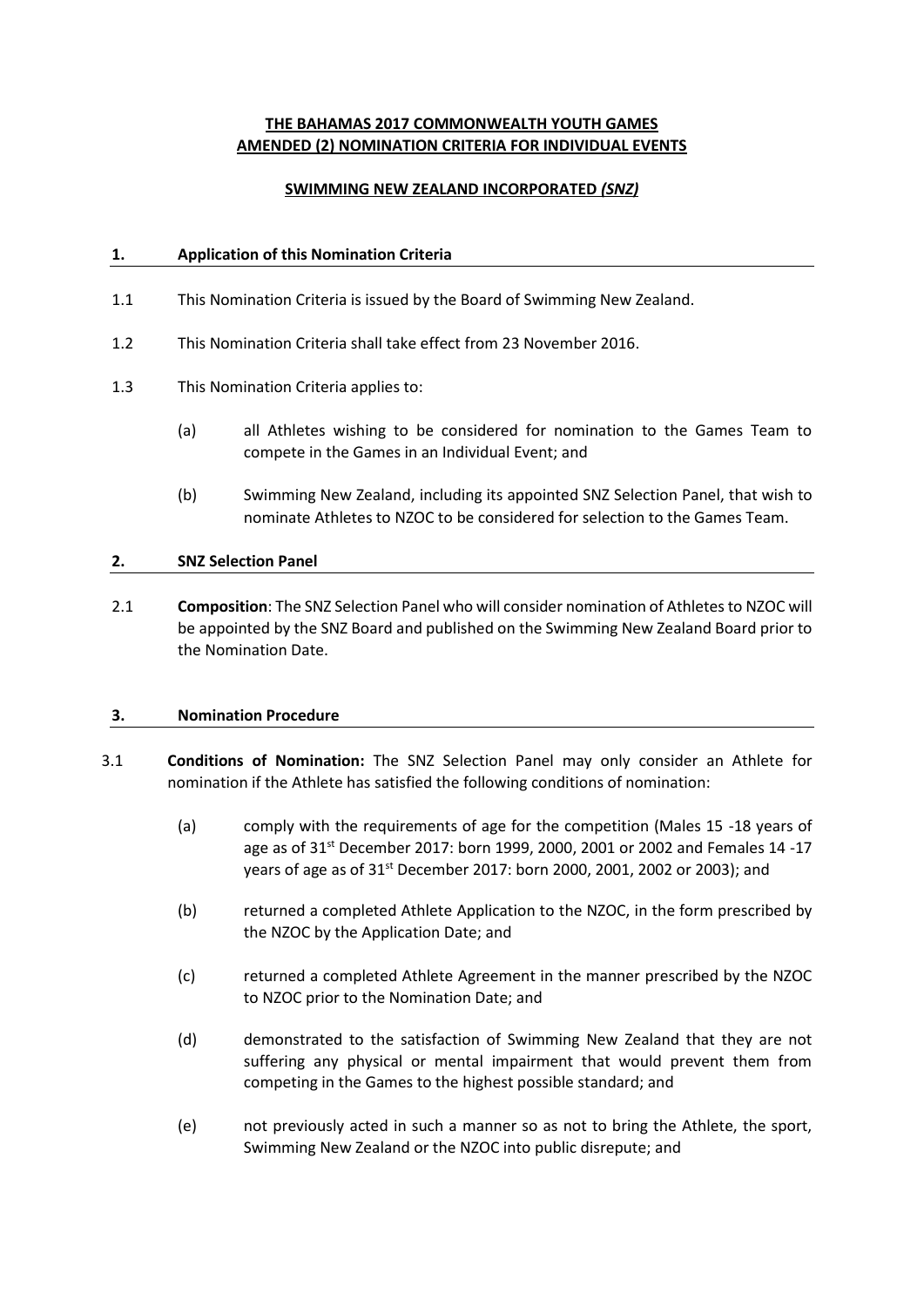- (f) to Swimming New Zealand's knowledge has not used or administered any substance which, if it had been detected as being present in the Athlete's body tissue or fluids, would have constituted doping, or used any prohibited method or committed any other doping offence as defined in Swimming New Zealand's, the International Federation's (" FINA") or NZOC's Integrity Regulation; and
- (g) from 11 April 2017 has provided their name and contact address details to NZOC for the purpose of out of competition drug testing with Drug Free Sport New Zealand.

**Note:** Athletes selected for the 2017 FINA World Championships in Budapest, Hungary will be **ineligible** for nomination.

- 3.2 **Qualification**: The Games Team quota for NZOC has been determined by the Bahamas 2017 Games Organising Committee at 28 Athletes for New Zealand, across all sports. Automatic nominations are not applicable for this Nomination Criteria as Games Team size will be determined by the NZOC quota allocated by the Bahamas 2017 Local Organising Committee**.**  In addition, a maximum of 2 Athletes per Individual Event may be considered for nomination.
- 3.3 **Nomination if Nomination Criteria Met**: Provided the requirements set out in clause 3.1 and 3.2are met, the SNZ Selection Panel shall nominate those Athletes it considers meet the Nomination Criteria set out in clause 4.

#### **4. Nomination Criteria**

- 4.1 **Nomination Criteria**: The Swimming New Zealand Nomination Criteria for nomination to the Games Team is made up of two parts:
	- (a) the Over-Riding Nomination Criteria specified in clause [4.2;](#page-1-0) and
	- (b) the Specific Nomination Factors specified in clause 4.3.

#### <span id="page-1-0"></span>4.2 **Over-Riding Nomination Criteria**:

- (a) In determining whether or not to nominate an Athlete to a Swimming Event, the SNZ Selection Panel must be satisfied overall that the Athlete:
	- i. is the fastest or second fastest eligible Athlete in a Swimming Event at the Key Events; and
	- ii. has or have a track record of sufficient quality and depth that Swimming New Zealand believes demonstrates the Athlete will perform with distinction at the Games.
- (b) Evidence: In determining whether or not the Athlete has or have met the Over-Riding Nomination Criteria for Swimming Events in clause 4.2(a) above, the SNZ Selection Panel shall consider the Athlete's performances and results in the Swimming Event(s) at which they seek to be selected for the Games in the following Key Events during the period March  $21^{st}$  2017 to April 23 $^{rd}$  2017: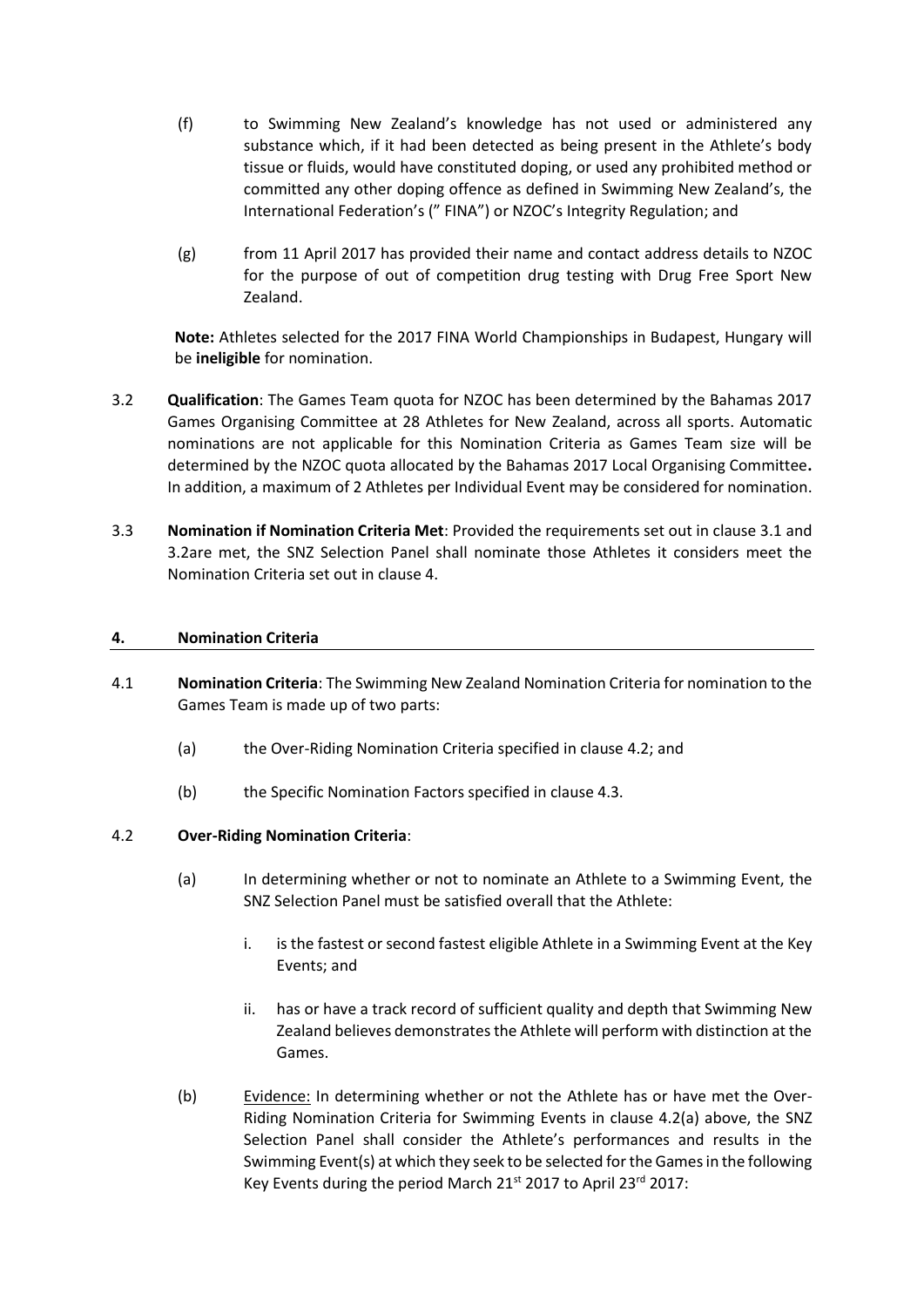- 2017 New Zealand Age Group Championships, Wellington (March  $21^{st}$   $25^{th}$ ) 2017)
- 2017 Australian Age Group Championships, Brisbane (April  $16^{th}$  23<sup>rd</sup> 2017)
- 2017 New Zealand Open Championships, Auckland (3<sup>rd</sup> to  $7<sup>th</sup>$  April 2017)
- 4.3 **Specific Nomination Factors**: When considering the Over-Riding Nomination Criteria above, the SNZ Selection Panel may also take into account any one or more of the following factors about an Athlete:
	- (a) any other performances or results in competitions / events in addition to the Key Events;
	- (b) adequate fitness and a commitment to maintain a fitness and training programme as agreed with the applicable coach(es);
	- (c) demonstrated good behaviour, including a commitment to training and attendance at training camps;
	- (d) demonstrated compatibility with others in a team environment;
	- (e) demonstrated compliance with the rules of events and competitions;
	- (f) understanding and respect for the obligations that accompany being a member of a New Zealand team when competing at the Games, including respect for team members and support staff;
	- (g) willingness to promote Swimming New Zealand in a positive manner;
	- (h) demonstrated ability to take personal responsibility for self and their results;
	- (i) proven ability to be reliable; and
	- (j) any other factor(s) the SNZ Selection Panel consider relevant.
- 4.4 **Ranking:** If two or more Athletes meet the Over-Riding Nomination Criteria set out in clause 4.2(a) and (b) then the SNZ Selection Panel will, in their sole discretion, rank Athletes as follows:
	- i. using FINA points from the Key Events as at  $24<sup>th</sup>$  April 2017; then
	- ii. should two or more athletes achieve the same FINA points at the Key Events then the Athlete's time and/or second time at the relevant Swimming Event will be used to determine his/her place on the ranking; and

**Note:** Relay splits and other split times will not be considered for nomination in a Swimming Event.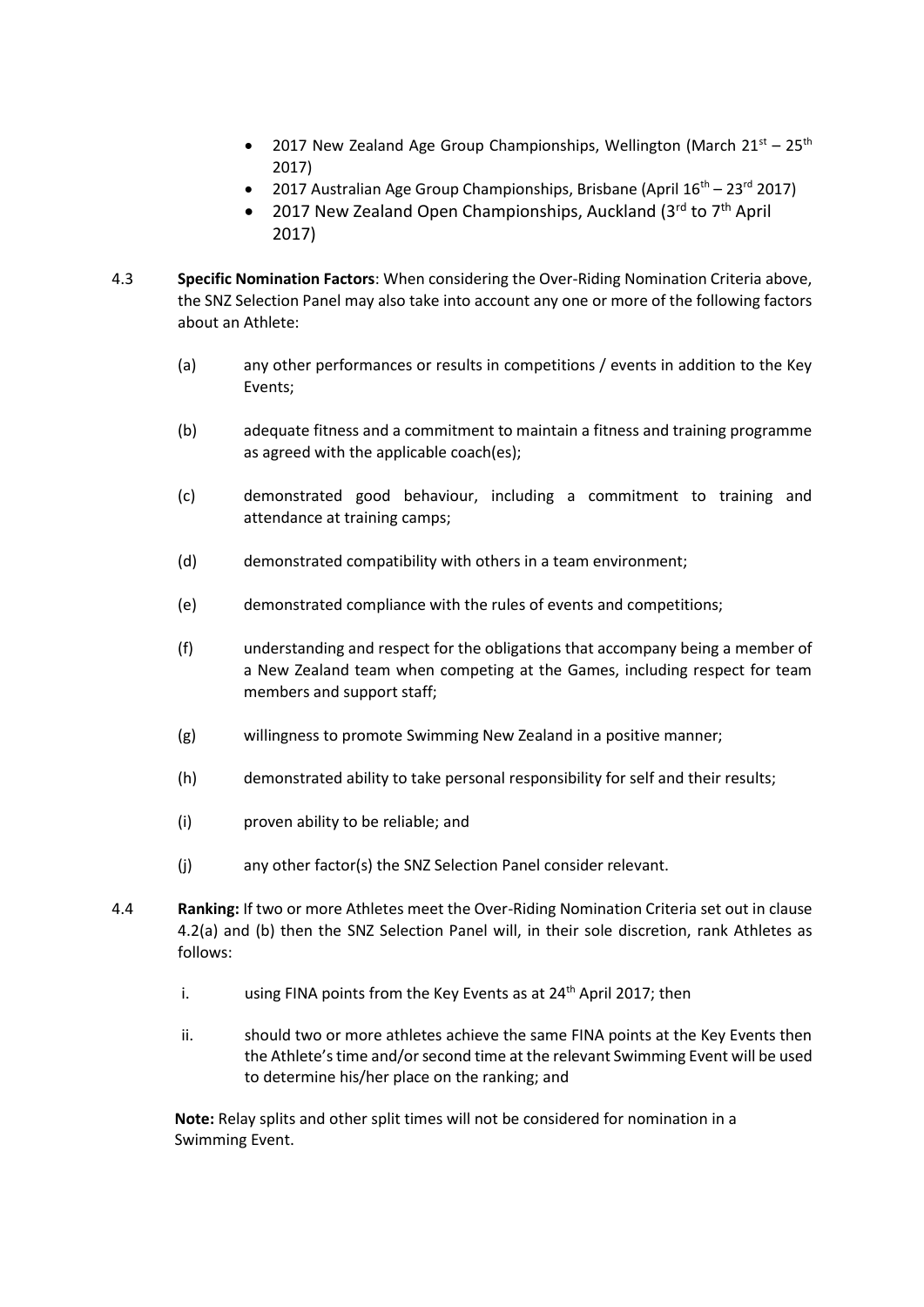- 4.5 **Own Enquiries:** In considering any one or more of the above factors, the SNZ Selection Panel may make such enquiries of the Athlete, or other persons, as they see fit.
- 4.6 **Weight to be Given to Specific Nomination Factors:** The SNZ Selection Panel may give weight to any one or more of the Specific Nomination Factors and, if it does, to apply such weighting to one or more Athletes. No particular factor shall be weighted more or less significantly by reason only of the order in which that factor appears in this Nomination Criteria.
- 4.7 **Extenuating Circumstances:** In any decision regarding the nomination of Athletes to the Games Team, the SNZ Selection Panel may, in their sole discretion, take into account any extenuating circumstances in accordance with clause [5](#page-3-0) below.
- 4.8 **Permission to Start:** In addition, at the sole discretion of the NZOC, Athletes who qualify for nomination in accordance with this Nomination Criteria, on Swimming New Zealand's request to the NZOC, and if they are selected to the Games Team by the NZOC, request permission to start in other Swimming Events:
	- i. where there is an available place; and
	- ii. where competing in the Swimming Event will not have any detrimental effect on the Swimming Event they have already been selected for; and
- 4.9 **Nomination Procedure:** After consideration of this Nomination Criteria, the SNZ Selection Panel shall follow the procedure set out in clause 9 of the NZOC Nomination and Selection Regulation.

#### <span id="page-3-0"></span>**5. Extenuating Circumstances**

- 5.1 **Extenuating Circumstances:** In considering the nomination of Athletes in accordance with this Nomination Criteria, the SNZ Selection Panel may, in their sole discretion, give weight to any extenuating circumstances which may include, but are not limited to, the following:
	- (a) injury or illness;
	- (b) travel delays;
	- (c) equipment failure;
	- (d) bereavement or personal misfortune; and/or
	- (e) any other factors reasonably considered by the SNZ Selection Panel to constitute extenuating circumstances.
- 5.2 **Athlete to Advise:** Athletes unable to compete at Key Events or other attendances required under this Nomination Criteria, must advise the Chief Executive of the extenuating circumstances and reasons, in writing, with as much advance notice as possible and ideally seven (7) days prior to the commencement of the Key Event or other attendance. If the Chief Executive is not notified of any extenuating circumstances in accordance with this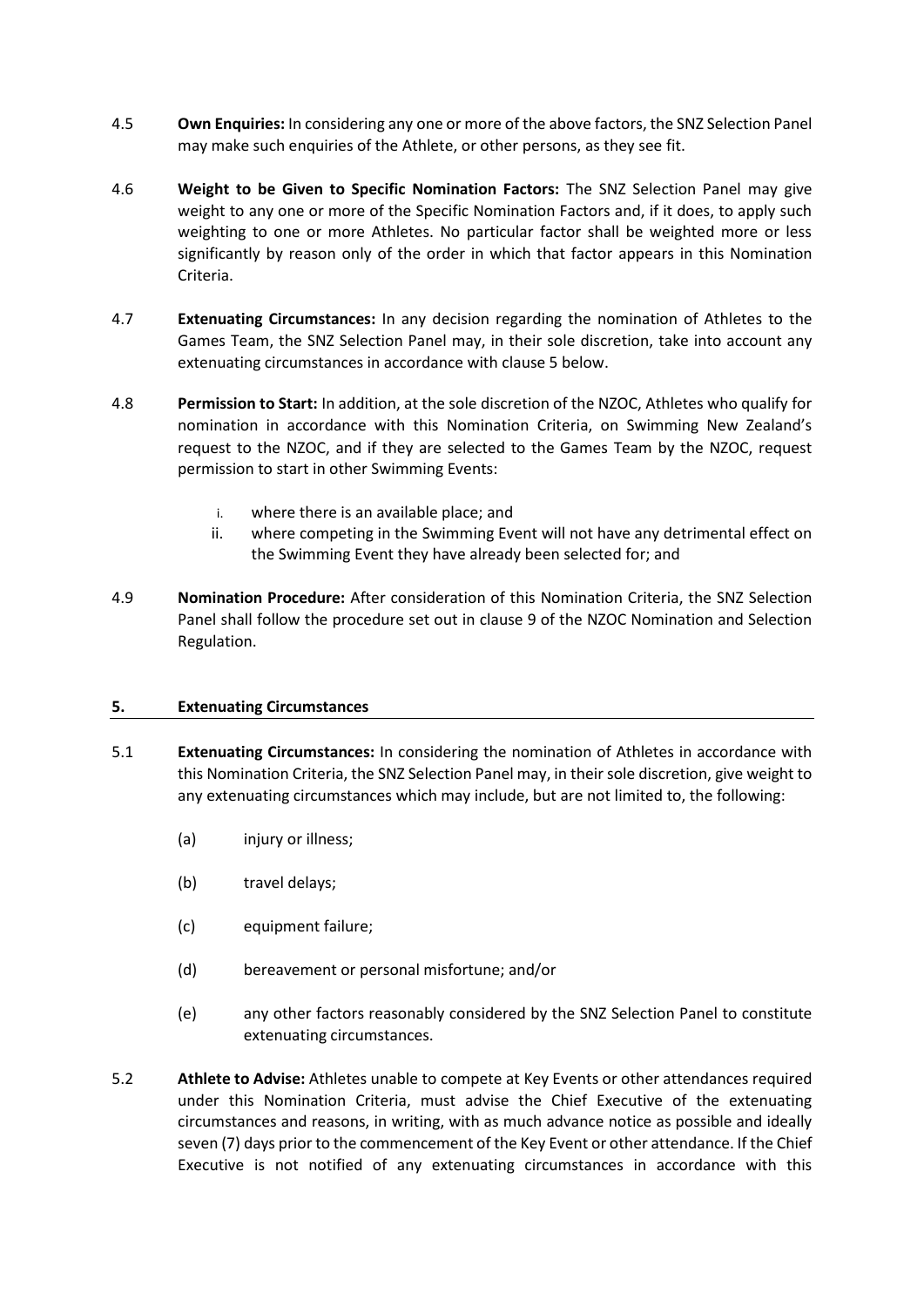Nomination Criteria, then the Swimming New Zealand Selection Panel have no obligation to rely on such circumstances.

- 5.3 **Medical Certificate:** In the case of injury or illness, Athletes may be required by the SNZ Selection Panel to provide a medical certificate and/or to undergo an examination by a health practitioner/s nominated by the SNZ Selection Panel, and to provide that opinion and/or report to the SNZ Selection Panel. Any failure to agree to such a request may result in the SNZ Selection Panel being unable to consider the injury or illness as an extenuating circumstance.
- 5.4 **Case by Case:** In the case of any extenuating circumstance/s, the SNZ Selection Panel will make a decision on a case-by-case basis.

#### **6. Appeal Procedure**

- 6.1 **Nomination Appeals**: An Athlete may appeal to Swimming New Zealand against their nonnomination to the NZOC by the SNZ Selection Panel provided that the Athlete has returned a completed:
	- (a) Athlete Application to the NZOC by the Application Date; and
	- (b) Athlete Agreement to the NZOC by the Nomination Date.
- 6.2 **Procedures for Nomination Appeals**: Any appeal under paragraph 6.1 must be made in accordance with the procedures set out in clause 13 of the NZOC Nomination and Selection Regulation.

#### **7. Inconsistencies**

- 7.1 **NZOC Nomination and Selection Regulation:** In the event there is any inconsistency between this Nomination Criteria and the NZOC Nomination and Selection Regulation, the NZOC Nomination and Selection Regulation shall prevail.
- 7.2 **CGF Sport Programme Criteria:** If this Nomination Criteria imposes a higher qualification standard or a lesser number of participants than stated by CGF, this shall not be regarded as an inconsistency.

## <span id="page-4-0"></span>**8. Amendments to this Nomination Criteria**

- 8.1 **Prior to Nomination Date:** This Nomination Criteria may be amended or supplemented from time to time by the Board, before the Nomination Date, provided NZOC has approved the amendment/s and supplement/s.
- 8.2 **Notice:** The Board will give as much notice as possible of any amendment/s or supplement/s made under clause 8.[10](#page-4-0) to this Nomination Criteria, to persons it considers may be affected by any such amendment/s or supplement/s.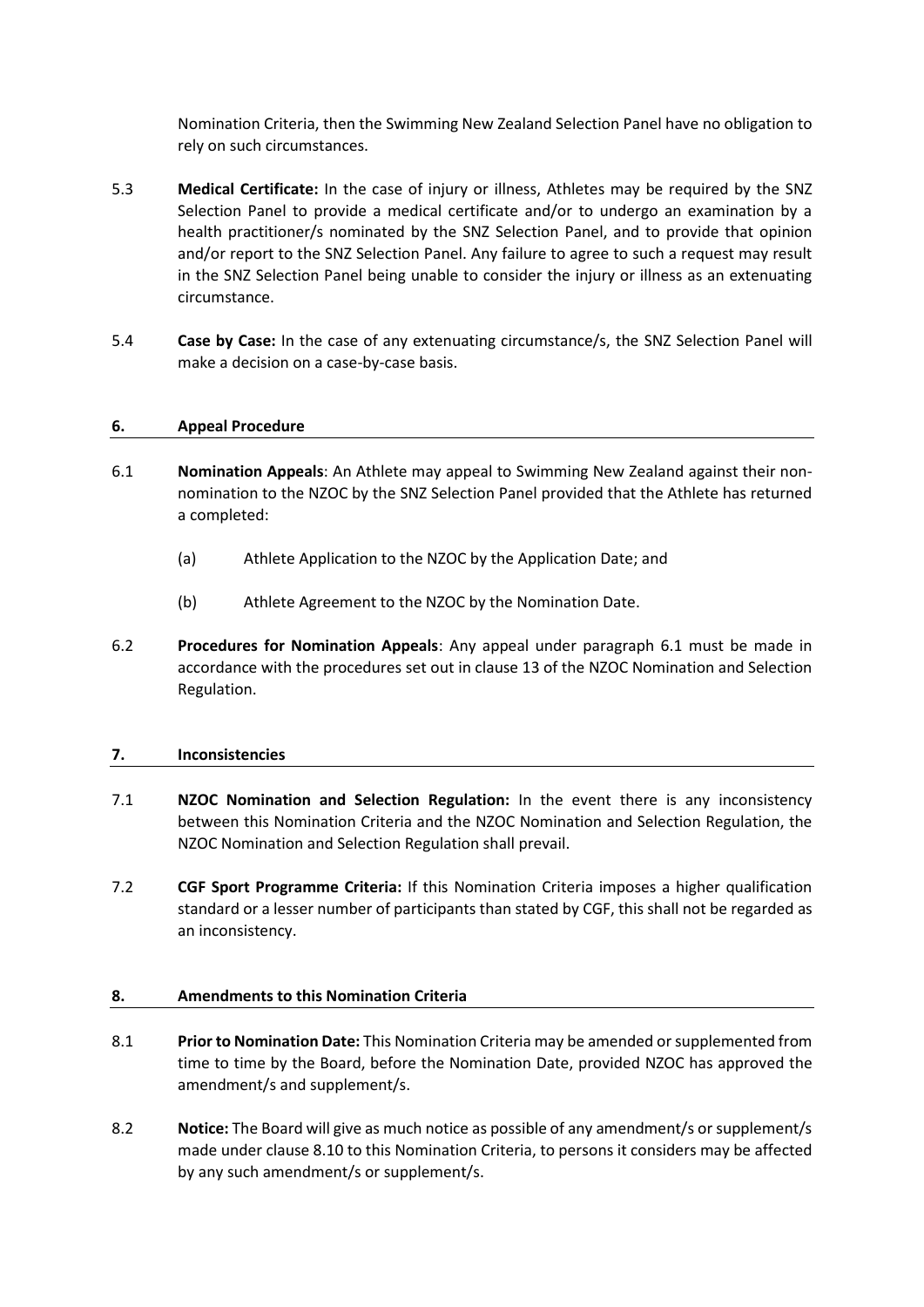#### **9. Definitions**

- 9.1 **Application Date** means the date agreed with the NZOC, by which Athletes must submit a completed Athlete Application in accordance with clause 8.3 of the NZOC Nomination and Selection Regulation.
- 9.2 **Athlete** means a person who wishes to be considered for nomination to the Games Team.
- 9.3 **Athlete Agreement** means the agreement that must be completed by any Athlete wishing to be considered for nomination and selection to the Games Team in accordance with clause 8.4 of the NZOC Nomination and Selection Regulation.
- 9.4 **Athlete Application** means the form set by the NZOC that must be completed by any Athlete applying to be nominated and selected to the Games Team.
- 9.5 **Board** means the Board of Swimming New Zealand as constituted under the Constitution.
- 9.6 **CGF** means the Commonwealth Games Federation.
- 9.7 **Chief Executive** means the Chief Executive Officer of Swimming New Zealand or Acting Chief Executive Officer and includes his / her nominee.
- 9.8 **Constitution** means the Constitution of Swimming New Zealand.
- 9.9 **Games** means the Commonwealth Youth Games to be held in The Bahamas from 18 July 23 July 2017.
- 9.10 **Games Team** means the New Zealand Team at the Games selected in accordance with the NZOC Selection Policy for the Games.
- 9.11 **Key Events** means an international, continental or national competition listed in clause 4.2(b) which is a major or pinnacle event for the youth in the sport or is at least equivalent to that which is likely to occur at the Games.
- 9.12 **Nominated Athlete** means an Athlete who has been nominated to the NZOC by Swimming New Zealand.
- 9.13 **Nomination Criteria** means the criteria made up of the Over-Riding Nomination Criteria and the Specific Nomination Factors.
- 9.14 **Nomination Date** means on or before 26 April 2017 (and includes any alternative date as agreed between NZOC and SNZ), by which SNZ must submit any Nominated Athletes to the NZOC.
- 9.15 **NZOC** means the New Zealand Olympic Committee Incorporated.